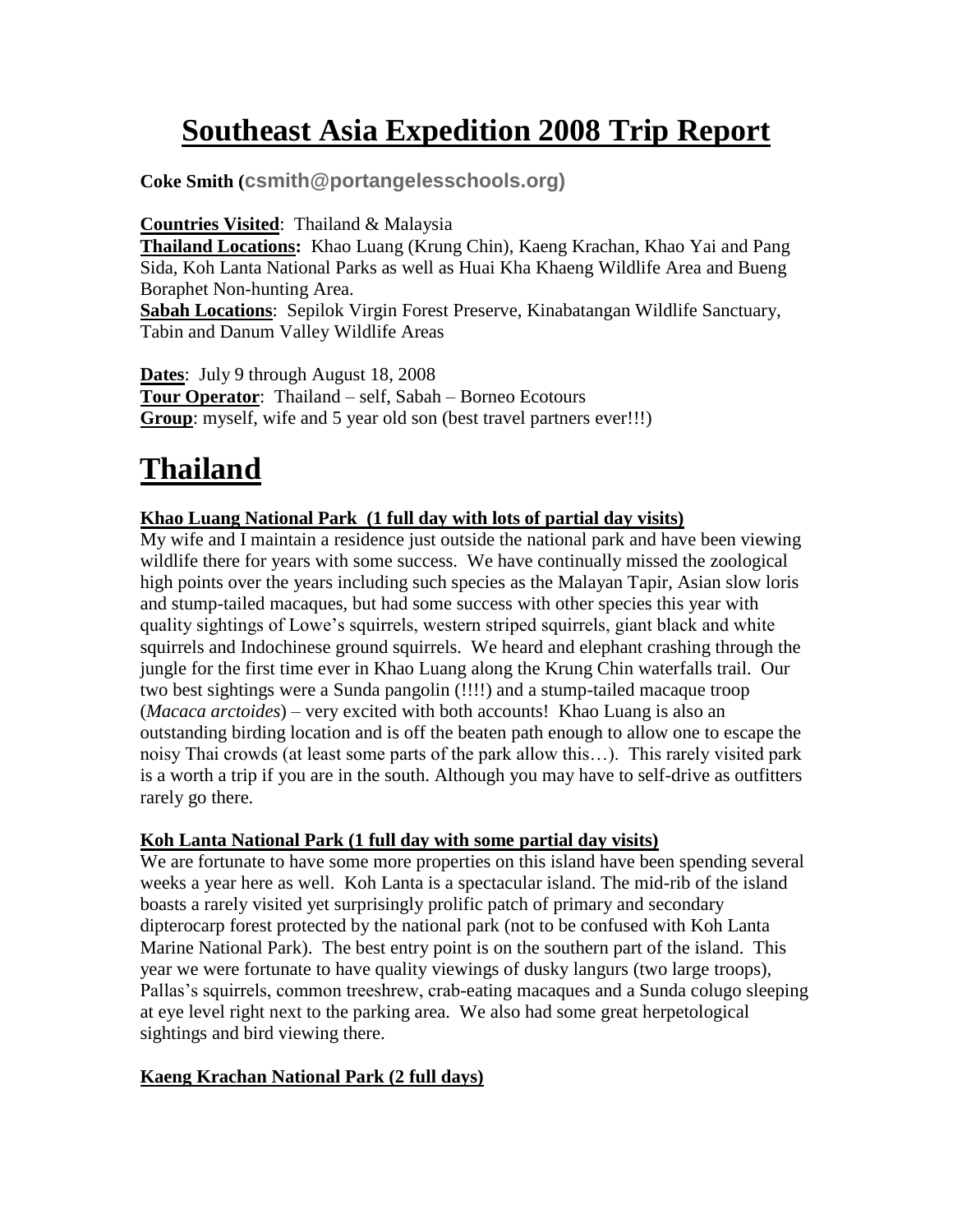No doubt one of the premier wildlife destinations in Thailand, Kaeng Krachan should be high on everyone's 'gotta-go-to' list. The best location for wildlife is near the Thale Mog ("sea" fog) viewing area near the Myanmar border – the west end of the park in and around the camping area and main road. We were very encouraged to see much fresh guar sign along the road there but we were skunked for that species yet again (I have been trying to see a damn gaur for over a decade now in at least three different countries!). Highlights of this location were Pallas's and grey-bellied squirrels, western stripped squirrels, red muntjac, masked palm civet, white-handed gibbons, dusky langurs, crab-eating macaques, Malay porcupines and Asian elephant. Although we only a few mammals, we counted well over 75 species of birds in two days – truly an amazing birding spot! There was a Ficus tree in full fruit right next to the camping area that had over 50 species of birds at a time on that amazing tree. As with all Thai national parks, this is a place to be avoided during weekends and or holidays. We had the distinct pleasure of staying there during both – sleep is evidently something not needed by the Thai and maintaining a quiet camp ground is not a priority for the rangers as the signs warning no loud music, singing, noise in general seem to be purely for decoration…..

#### **Huai Kha Kaeng Wildlife Reserve (5 full days)**

There is little doubt that Hua Kha Khaeng and the other protected areas of the Western Forest Complex are the last hope for many of Southeast Asia's mega fauna. Consisting of primary, secondary and tertiary forests, HKK is an amazing wildlife hotspot. We had to procure special permits to enter which needed to be done in Bangkok. My wife being Thai made this a breeze. We were allowed virtually any activity we wanted – with the exception of multi-day back country expeditions. This was no issue as we were not equipped for such. We tried to enter the southern entrance initially near Ban Mae Dee but got hopelessly stuck in about 2 feet of red Thai mud in our high profile (but twowheel drive) truck. After spending some time getting out of this mess we decided to spend our remaining five days up north near the reserve's headquarters. We hooked up with the camp host (the name escapes me but I can absolutely find out if someone needs a good guide there) who initially did not strike me as someone who knew what he was doing, but after spending some seriously intense time in the bush of HKK, it became quickly clear this guy knew the land like the back of his hand and was a very skilled tracker. He did not speak English however (not an issue for us – wife is native and I am proficient enough.)

Highlights of HKK included quality sightings of Asian elephants (at uncomfortably close quarters – three meters behind bamboo until they smelled us and stampeded through the forest like a frickin' freight train leaving a massive swath of destruction in their wake…), two separate herds of Banteng, tons of sambar deer and red or common muntjac (and one possible Fea's but I am not counting it), ferret badgers, Burmese hare, hairy-footed flying squirrel, northern tree shrews, Asiatic golden jackels (along the main road), crab-eating macaques, fresh leopard and tiger sign, and many species of birds and reptiles. The region we visited is rife with prey and there is little doubt of healthy felid and other predator populations.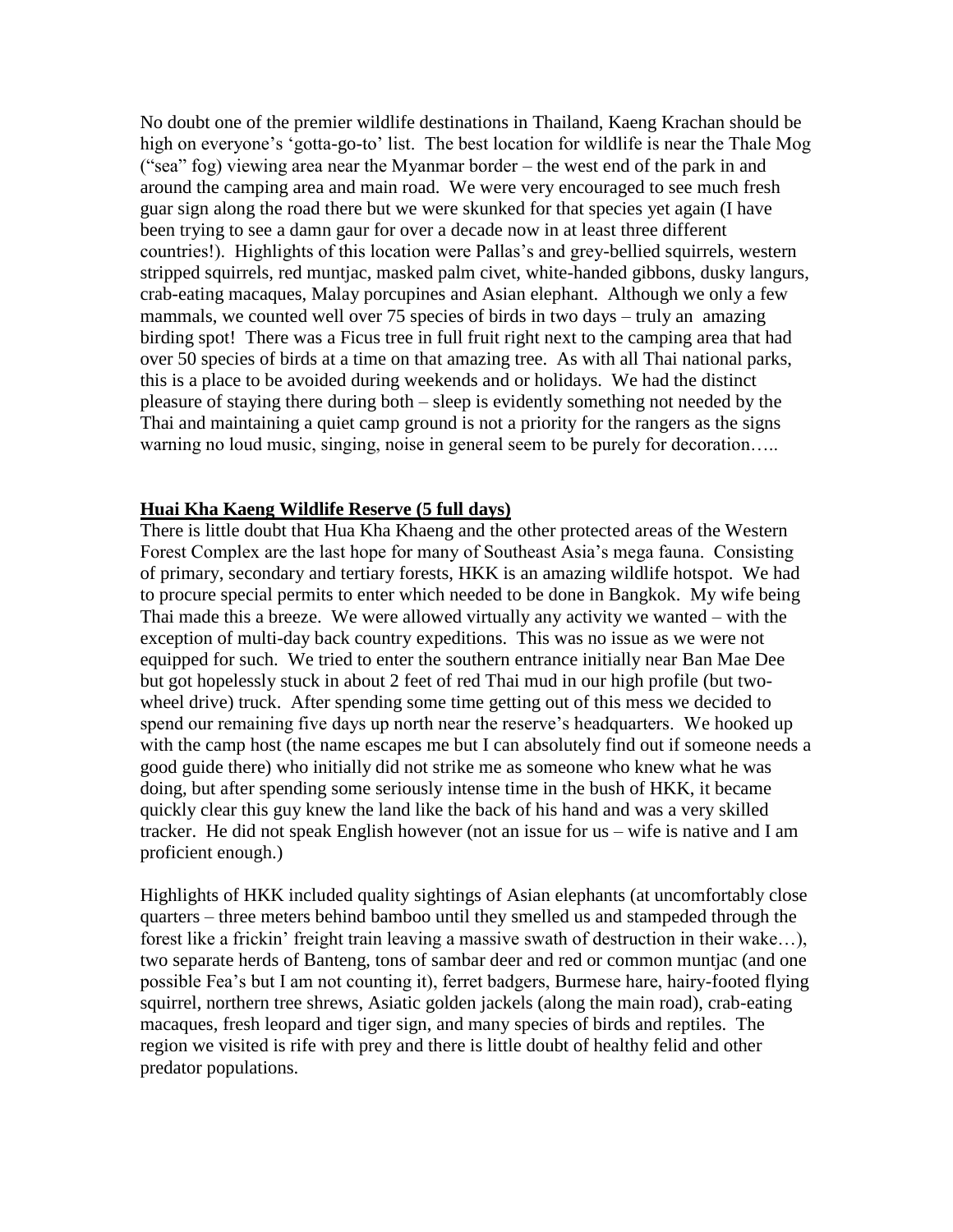### **Khao Yai National Park (2 full days)**

Thailand's most famous national park by far, Khao Yai rarely disappoints. We have been traveling there at least once a year for nearly a decade now and have always been pleasantly surprised. This year was no different although we failed yet again to see gaur – even though we traveled 90 km to the east side of the park to a viewing tower that was "guaranteed" to produce gaur….oh well, something else to keep trying for… The species seen this year included masked, large and small Indian civets, variable squirrels (at least three morphs), giant black squirrels, white-handed and pileated (heard on numerous occasions) gibbons, crab-eating and northern pig-tailed macaques, Asiatic golden jackels, northern tree shrews, Indochinese field rat, elephants (heard only this time). We even came across a lounging pack of dhole near one of the water holes of the 400 buildings. There is little question that the high point of Khao Yai (and for the summer for that matter) was the sighting of a CLOUDED LEOPARD on 17 August 2008 @ 11:30 AM on a warm sunny morning near the western entrance just past the waterfalls along the main road! We were literally done with our amazing expedition season for 2008 and heading home to southern Thailand. Wow – what a way to finish our trip!

## **Pang Sida National Park (1.5 days)**

We visited this park with the primary target species being gaur, yet sadly we were skunked again…. But we did very much enjoy our stay there. We had a great time cruising the main road all night long spotlighting from the hood of our truck. It was great to be in charge of the lights ourselves as some of the other spotters in places like Khao Yai leave much to be desired. We saw some great owls and nightjars, but our mammals for Pang Sida were limited to some sambar, masked palm civet, and some Indochinese ground squirrels. It is a very spectacular destination and we will be sure to spend more time there in the future.

### **Bueng Boraphet Non-hunting Area (2 days)**

This was primarily a birding spot but I believe it could produce some great rodent diversity if you had some Elliott traps and the like. We had a great two days birding the heck out of this place – tons of species and quality sightings. We will be leading a group there this December in the peak of the migration – wish us luck!

# **Sabah Borneo (17 days in country)**

There is little doubt that Borneo is one of my favorite wildlife destinations, not only in Southeast Asia, but the planet! We ended up with over forty species of mammals and a tad over 200 species of bird, and poop-loads of herps for the trip! We designed our trip there with few destinations and max-time-spent-per-destination as possible.

# **Kinabatangan River (seven full days)**

Clearly one of the world's great wildlife viewing destinations, Kinabatangan rarely disappoints. Due to the EXTREME environmental degradation in the surrounding regions, the wildlife is concentrated in most likely unnaturally high densities. While there we spent most of our time at the Sukau Rainforest Lodge which I can highly recommend – great food, wonderful atmosphere, splendid location with a very high eco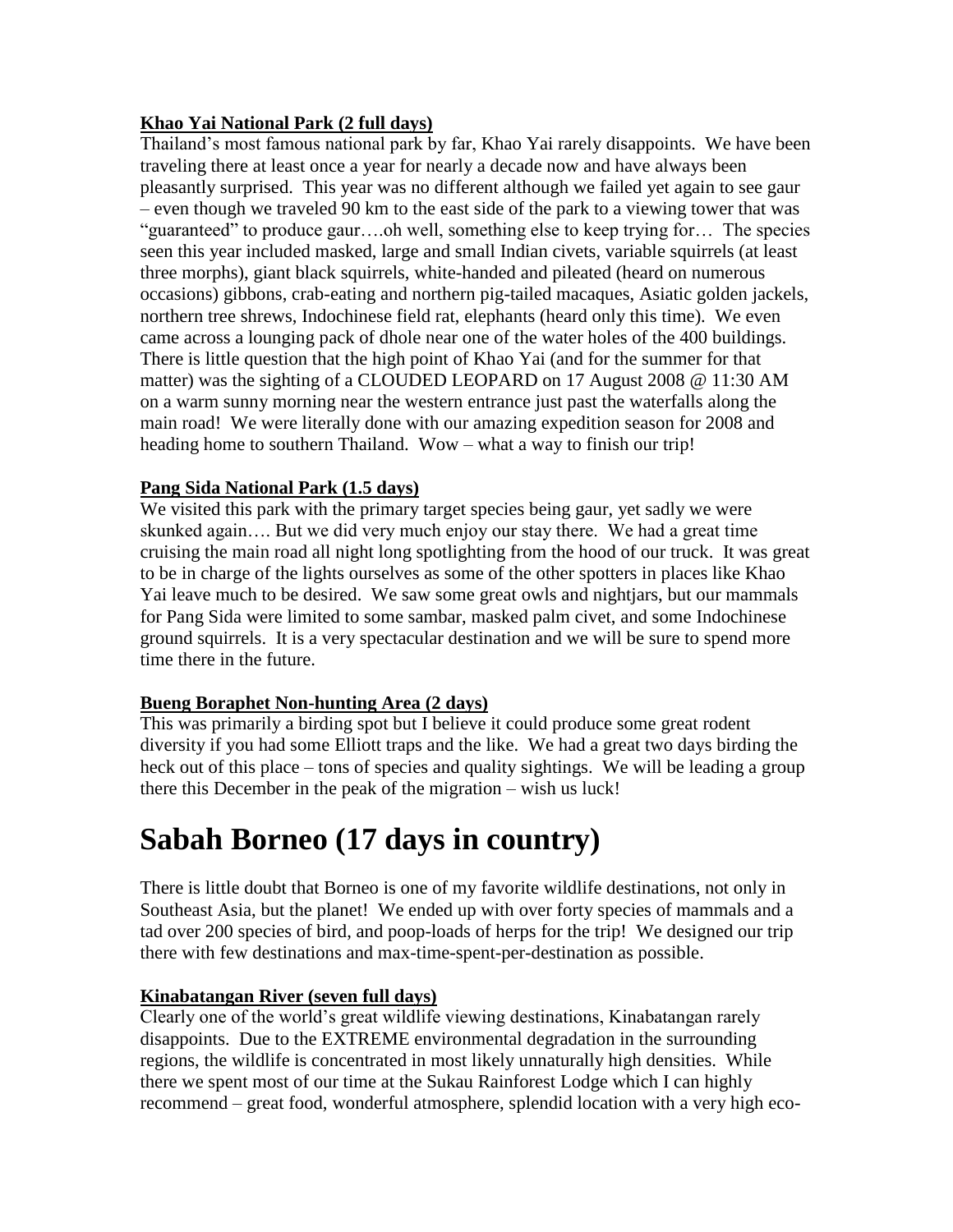ethic. I really appreciated their electric motor boats and the willingness of their guides to go the extra mile for our needs. We ended up with a private guide for several of our days there – name Jumaidi – great guide and with a willingness to work on the "targets".

Our sightings there included masked and common palm civets, lesser mouse deer, sambar (rare there!), plain pygmy, plaintain, Prevost's squirrels, tons of Bornean pygmy elephants, bearded pigs, silvered and maroon langurs, orang-utans, southern pig-tailed and crab-eating macaques, proboscis monkeys, smooth otters, wrinkle-lipped bats, lesser woolly horseshoe bats and over 90 species of birds and countless herps. One sad point – my first two days on the river I was recovering from a horrible spider bite and missed my one opportunity to see a Bornean clouded leopard which was spotted by my boat the one night I was too ill to go on a night cruise….. Many folks got some great shots of it however….

### **Tabin Wildlife Preserve (5 full days)**

We were very pleasantly surprised at the amazing variety of wildlife we were fortunate to see at Tabin. Alhtough I have to admit our luck was in a large way NOT due to the horribly managed Tabin Lodge...oh my god! In all my years eco-traveling and leading safaris myself, I have never seen such a poorly managed lodge ever. The food was horrendous and they try to put all clients in the non-AC, rat-infested river-front cottages. Be sure to request the lodges on the hill – great spots! But we made the best of it as it really is the only comfortable lodging in the region. We were actually able to get some good safaris out of Jody while there and did have some great luck there. Species encountered there included Hose's langur, crab-eating and pig-tailed macaques, orangutans (including "Toby", a rather unsuccessful Sepilok release that refuses to sleep in trees and tries to board any car that passes  $by - a$  really sad sight to see...), Bornean gibbons, moon rat, lesser tree shrews, masked, common, small-toothed, Malay civets, binturong, Malaysian field rat, Bornean Pygmy elephants (heard only), bearded pigs, oriental small clawed and smooth otters, sambar, red giant and spotted flying squirrels, and Prevost's, and ear-spot squirrels and at least 17 leopard cats along the road between the park and the surrounding oil palm fields – one of the few dividends of the oil palm plantations.

### **Danum Valley Wildlife Area (5 full days)**

Being one of the last remaining tracks of primary forest, the Danum offers great opportunities for wildlife watching! But also due to the maturity of the forest, seeing the wildlife is also more challenging than some other locations like the Kinabatangan and Tabin. We stayed at the Danum Valley Field Center in their guest rooms which were more than adequate. The food was plentiful and OK. We did spend an afternoon at the famous Rainforest Lodge – wow! Talk about cush! We arranged a day trip there from Borneo Ecotours which included a guided trek to the canopy walk, dinner, a shower room (which ended up being the prime-minister's suite!!!!!) and a night safari drive back to the DVFC. The night drive was fantastic – not necessarily due to the diversity of sightings, but because of the rig. The put us in the back of a Hylux with a padded teak bench safely secure to the back of the bed for my wife, son and I to relax and enjoy. And during the 45+ km drive back we had two experienced spotters nailing both sides of the roads. We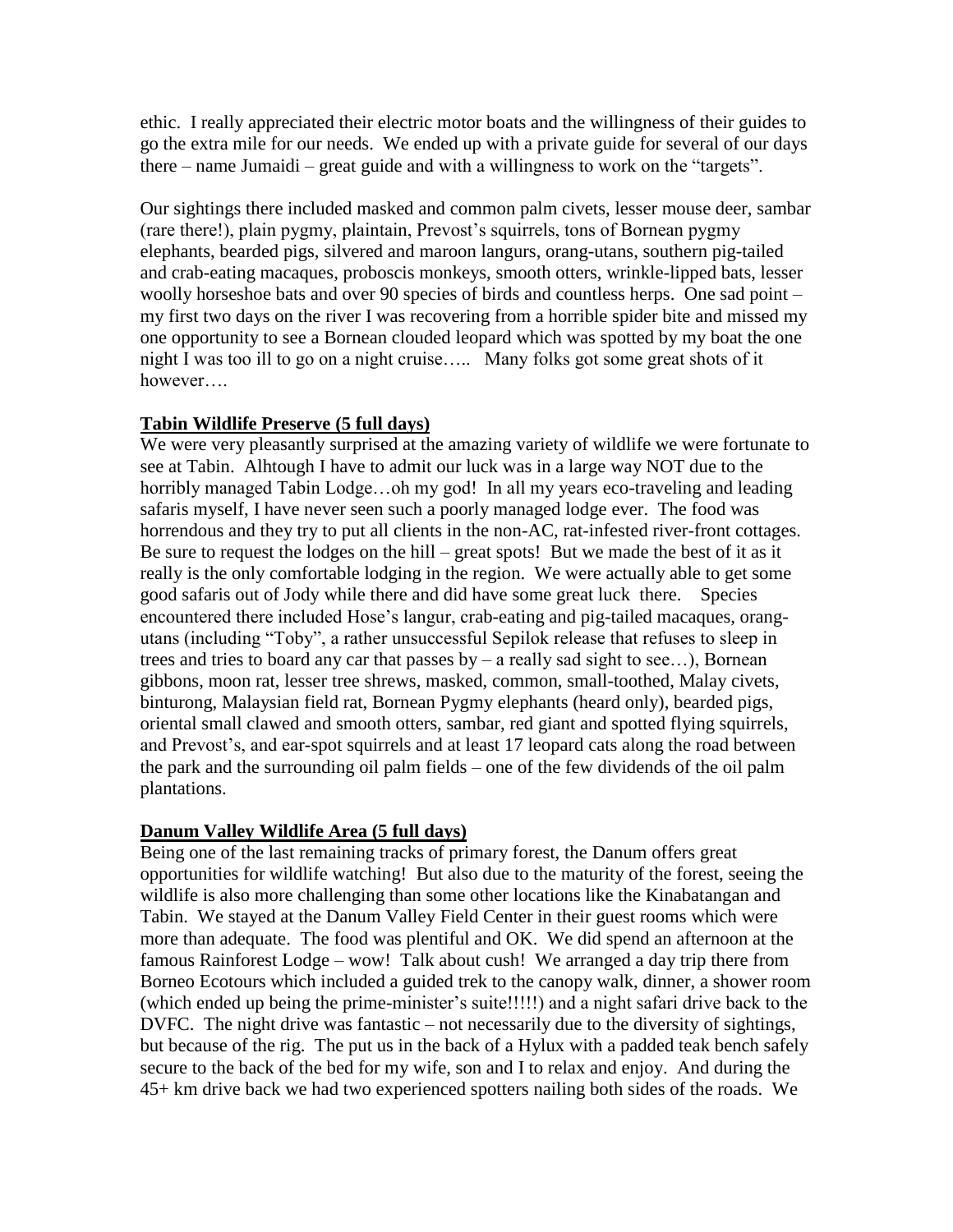were all fairly inebriated by the start of the trip and the party continued until after midnight when we finally arrived at the DVFC! Night drives are doable at the DVFC but having your own vehicle would be better as the rangers are not the best spotters. We hooked up with a couple with their own truck. This combined with my wife's and my spotting experience, we were able to lock in some great stuff.

Sightings in the Danum included Orang-utans, crab-eating and southern pig-tailed macaques, Sunda slow loris, common, small-toothed, Malay civets, leopard cats, a new and distinct subspecies of maroon langur, tons of sambar, Bornean pygmy elephants, bearded pigs, giant, Prevost's and plain pygmy squirrels, red giant, black and Vordermann's flying squirrels, large flying fox, oriental small clawed otters and Bornean gibbons brachiating right in front of us at the cantina of the DVFC.

#### **Complete Species Lists:**

| <b>Thailand</b> |                                   |                            |  |
|-----------------|-----------------------------------|----------------------------|--|
|                 | <b>Common Name</b>                | Numbers seen               |  |
|                 | 1. common tree shrew              |                            |  |
|                 | 2. northern tree shrew            | $\frac{2}{2}$              |  |
|                 | 3. Indochinese forest rat         | $\mathbf{1}$               |  |
|                 | 4. Pallas's squirrel              | $5+$                       |  |
|                 | 5. black and white giant squirrel | $10+$                      |  |
|                 | 6. Lowe's squirrel                | $10+$                      |  |
|                 | 7. western stripped squirrel      | $10+$                      |  |
|                 | 8. variable squirrel              | 4                          |  |
| 9.              | Indochinese ground squirrel       | 3                          |  |
|                 | 10. hairy-footed flying squirrel  | $\mathbf{1}$               |  |
|                 | 11. Malayan porcupine             | 5                          |  |
|                 | 12. Sunda colugo                  | $\mathbf{1}$               |  |
|                 | 13. crab-eating macaque           | $100+$                     |  |
|                 | 14. northern pig-tailed macaque   | $100+$                     |  |
|                 | 15. stump-tailed macaque          | 3                          |  |
|                 | 16. dusky langur                  | $30+$                      |  |
|                 | 17. Phayre's langur               | $\mathbf{1}$               |  |
|                 | 18. Asian elephant                | $\sqrt{2}$                 |  |
|                 | 19. Asiatic golden jackel         | 6                          |  |
|                 | 20. dhole                         | 5                          |  |
|                 | 21. banteng                       | $20+$                      |  |
|                 | 22. Lyle's flying fox             | $\boldsymbol{\mathcal{C}}$ |  |
|                 | 23. ferret badger                 | $\mathbf{1}$               |  |
|                 | 24. yellow-throated marten        | $\mathbf{1}$               |  |
|                 | 25. masked palm civet             | $\overline{c}$             |  |
|                 | 26. large Indian civet            | $\mathbf{1}$               |  |
|                 | 27. small Indian civet            | $\overline{2}$             |  |
|                 | 28. sambar deer                   | $50+$                      |  |
|                 | 29. red muntjac                   | $10+$                      |  |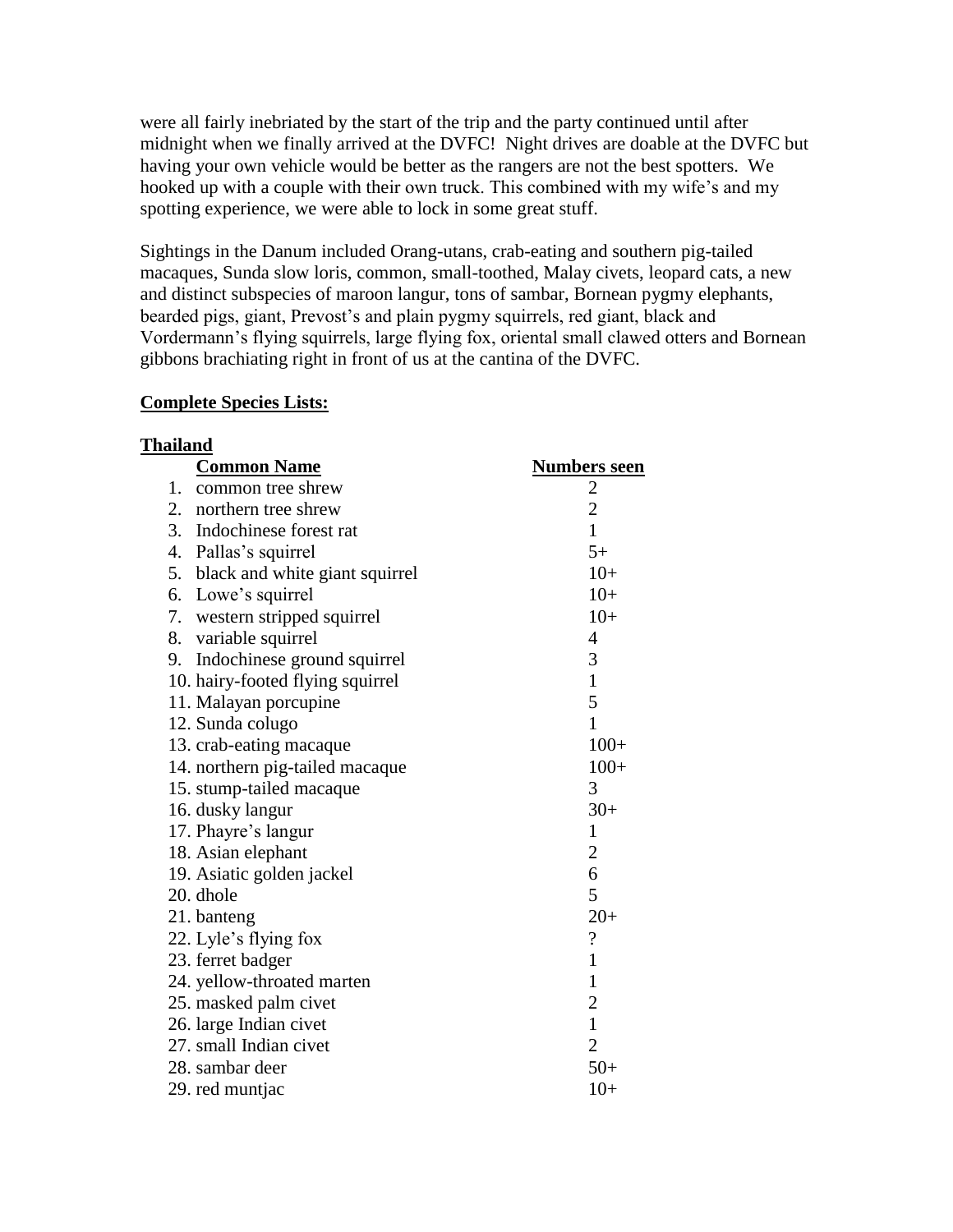| 30. white-handed gibbon               | 5                        |
|---------------------------------------|--------------------------|
| 31. pileated gibbon (voice call only) | $\overline{\mathcal{L}}$ |
| 32. clouded leopard!!!                | $\mathbf{1}$             |
| 33. Burmese hare                      | $\overline{4}$           |
| 34. Sunda pangolin                    | $\mathbf{1}$             |
|                                       |                          |
| <b>Borneo</b>                         |                          |
| 1. lesser treeshrew                   | $\overline{c}$           |
| 2. moonrat                            | $\mathbf{1}$             |
| 3. Prevost's squirrel                 | $10+$                    |
| 4. plantain squirrel                  | 6                        |
| 5. giant squirrel                     | $\mathbf{1}$             |
| 6. red giant flying squirrel          | 6                        |
| 7. giant black flying squirrel        | $\mathbf{1}$             |
| 8. spotted flying squirrel            | $\mathbf{1}$             |
| 9. Vordermann's flying squirrel       | $\mathbf{1}$             |
| 10. plain pygmy squirrel              | 6                        |
| 11. Malaysian field rat               | $\mathbf{1}$             |
| 12. four-stripped ground squirrel     | 3                        |
| 13. Malayan porcupine                 | $\mathbf{1}$             |
| 14. Bornean gibbon (H. m. abotti)     | $10+$                    |
| 15. Bornean gibbon (H. m. funerus)    | 3                        |
| 16. Hose's langur                     | $\overline{2}$           |
| 17. silvered langur                   | $25+$                    |
| 18. maroon langur (P. r. ignita)      | 8                        |
| 19. maroon langur (P. r. rubicunda)   | $20+$                    |
| 20. southern pig-tailed macaque       | $50+$                    |
| 21. crac-eating macaque               | $50+$                    |
| 22. proboscis monkey                  | $100+$                   |
| 23. slow loris                        | $\overline{2}$           |
| 24. Bornean pygmy elephant            | $40+$                    |
| 25. Malay civet                       | 13                       |
| 26. common palm civet                 | 12                       |
| 27. small-toothed sivet               | 4                        |
| 28. masked civet                      | $\mathbf{1}$             |
| 29. binturong                         | 1                        |
| 30. lesser mouse deer                 | $\mathbf{1}$             |
| 31. greater mouse deer                | $\overline{2}$           |
| 32. sambar deer                       | $20+$                    |
| 33. bearded pig                       | $20+$                    |
| 34. leopard cat                       | 17                       |
| 35. wrinkle-lipped bat                | billions                 |
| 36. lesser woolly horseshoe bat       | 2                        |
| 37. large flying fox                  | 5                        |
| 38. oriental small clawed otter       | 12                       |
| 39. smooth otter                      | $20+$                    |
|                                       |                          |